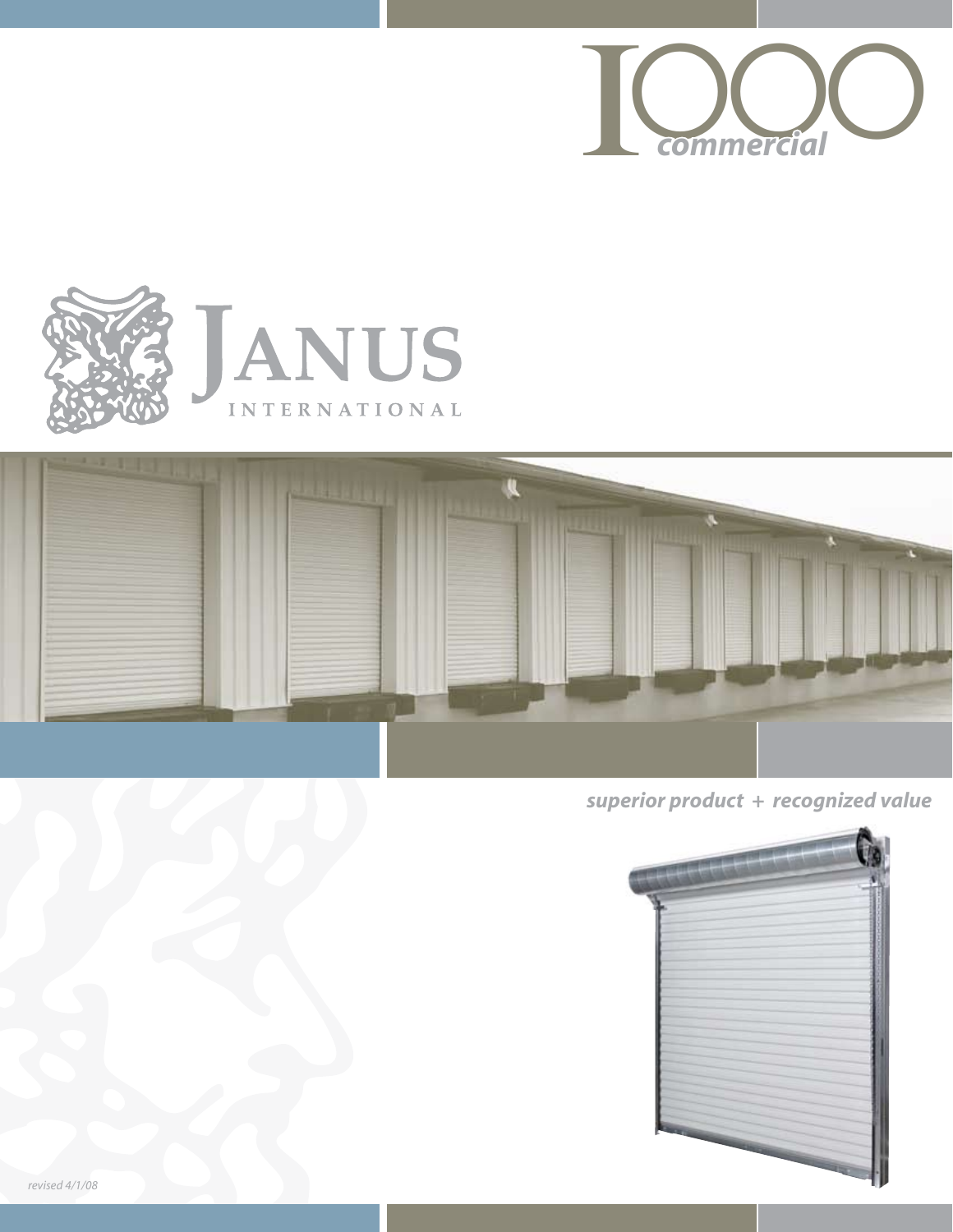

*Janus International has once again raised the bar with the Model 1000 commercial door. The Pre-Assembled Industrial Door (PAID) features the traditional dependability and sturdiness of a commercial door, while significantly saving time and money during installation. How? The pushup operation comes with brackets and tensioner pre-assembled.The reduced drive chain hoist operation is delivered with brackets, tensioner, gears and chain drive pre-assembled on the door. In addition, door and guides install to jamb as a single assembly. Pre-assembly from the factory means less time spent on installation, therefore saving you money. Backed by a one year warranty, our PAID Model 1000 is a solid and economical*   $\mathbf{FFATURES}$  **investment for commercial/industrial usage.** 



 The 26 gauge corrugated door curtain is manufactured from full hard galvanized grade 80 steel and coated with Super Durable Polyester paint that is backed by a 40 year film integrity and a 25 year no-fade limited paint warranty. Available in sizes up to 12'0" x 14'0" and in over 20 different colors.

Tough, durable, wide, heavy-duty nylon stripping controls curtain stretch and works in conjunction with the vinyl guide strip to reduce wear and deaden sound.



The slide bolt lock assembly affixed to the bottom bar at each end of the door curtain fastens through the guide to securely keep the door locked and in the down position. Padlocks can be attached to the slide to further secure the door. Bulb astragal is standard on all doors.

The flat door stop slide makes installation quicker. Simply slide through the holder on the guide and affix with a fastener.



9 ½" diameter drums allow for lower headroom requirements. An enclosed barrel houses the dead axle assembly and protects the factorylubricated springs from direct contact with environmental elements. The inherent strength provided by the spiral barrel minimizes axle deflection, providing smoother operation. Because the curtain is attached by screws and not seamed to the barrel, cost-effective replacement of either independent assembly is quick and easy.

Grease-filled, shielded radial ball bearings at the drums provide longevity and smooth operation. Drums are embossed for rigidity.



The Janus ratchet tensioning device supplied as standard equipment on our door offers a simpler method of tensioning, while more accurately fine tuning all the springs on the door at the same time. There is no extra hardware required. Eight different positions on the tension wheel allow one to perfectly balance the door every time. There are no pins required to hold the tension on the spring. You simply just click it.



A 4:1 reduced drive chain hoist offers smoother operation on doors over 10'0" wide or 10'0" tall. Chain hoist comes pre-assembled on door.





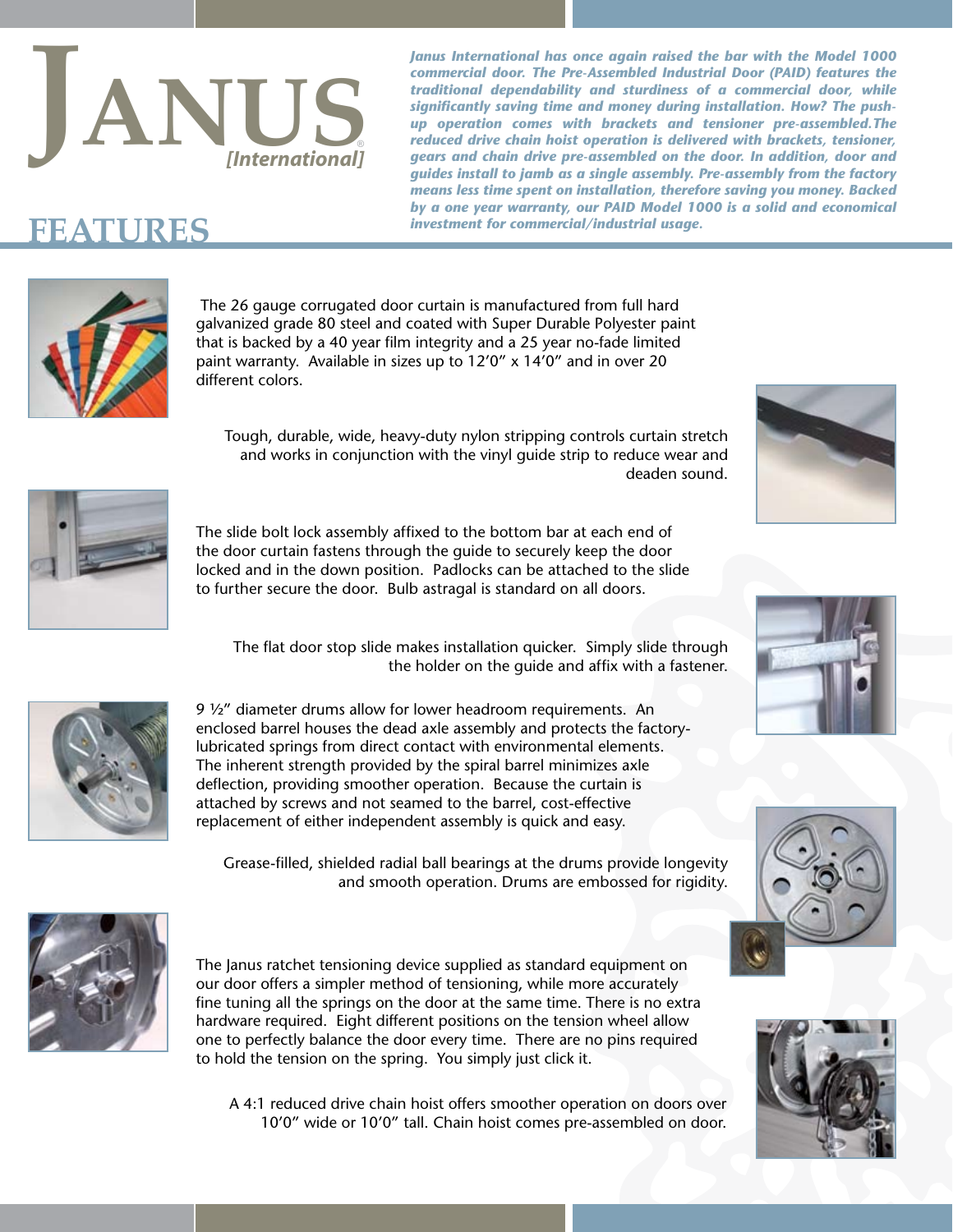*superior product + recognized value*

*Three manufacturing facilities located throughout the United States and a team of experienced door experts are available to assist you with any of your door needs.*

One year warranty on workmanship and material.



Roll•a•matic electric operators are internally enclosed in the barrel to provide quiet and reliable operation. The operator's design is compatible with transmitters and receivers, pneumatic sensing edges and other electric operation accessories. Right side operation only. Auxiliary operator hand chain not available.

Insulation is made of a foil-backed, dual-layer polyethylene air-bubble insulation secured in place with a strong adhesive and joined by mylar film(top draft stop and side draft stops are also included). Model 1000I only.

The top draft stop mounted to the door curtain provides a 2 $3/4$ " weather seal between the door and the header.

The header seal attaches directly to the header and extends up to 5" to the door curtain to form an effective barrier from environmental elements.

# **guide details**

Universal mount 2" deep 16 gauge galvanized steel guides require no pre-installation modifications for wood, steel, concrete or masonry block applications. Guides have deeper engagement, which allows the curtain to stay in place under more severe wind conditions.

 $(USING 1/4" X 1-3/4)$ 

2-1/2"

CURTAIN